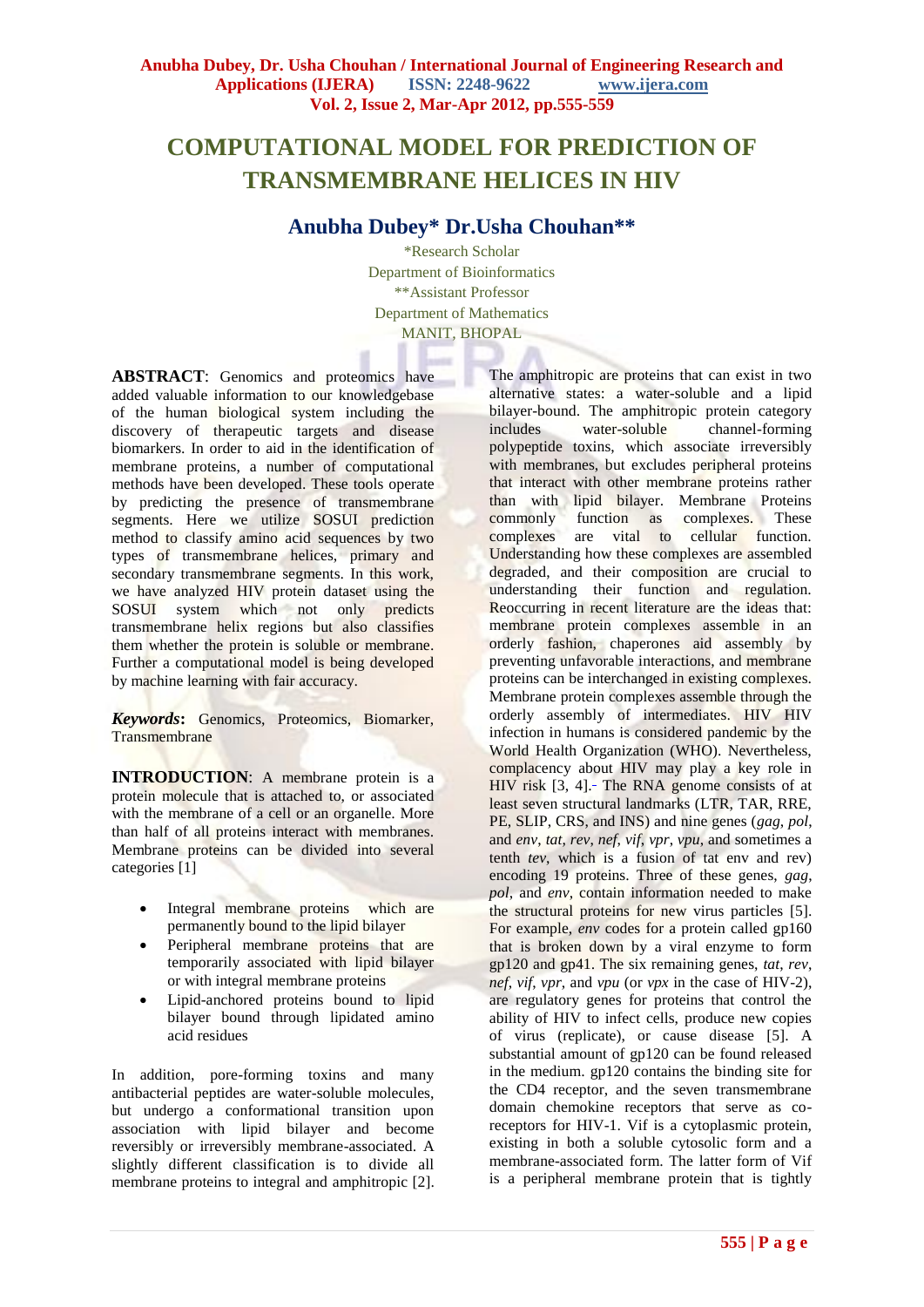associated with the cytoplasmic side of cellular membranes.

A multifunctional 27-kd myristoylated protein produced by an ORF located at the 3' end of the primate lentiviruses. Other forms of Nef are known, including nonmyristoylated variants. Nef is predominantly cytoplasmic and associated with the plasma membrane via the myristoyl residue linked to the conserved second amino acid (Gly). Nef has also been identified in the nucleus and found associated with the cytoskeleton in some experiments. One of the first HIV proteins to be produced in infected cells, it is the most immunogenic of the accessory proteins. Amino acids are the building blocks of proteins. There are many amino acid sequences in proteomes which are not homologous to any other sequences. Therefore, methods to classify proteins independent of the sequence homology are strongly required for computational analysis of proteomes. Proteins may be divided into two categories: soluble and membrane proteins. Since membrane proteins are characterized by the existence of long hydrophobic transmembrane helices, the classification of amino acid sequences into two types of proteins, soluble and membrane proteins, is possible with considerably high accuracy. Transmembrane protein is a protein that goes from one side of a membrane through to other side of the membrane. They permit the transport of specific substances across the biological membrane The classification of all amino acid sequences in several proteomes was reported recently, leading to the conclusion that the fraction of membrane proteins is about 30% [6]. However, those methods provided only the information about the number of transmembrane helices. We have previously proposed a new method (SOSUI) to classify amino acid sequences by two types of transmembrane helices, primary and secondary transmembrane segments. In this work, we have analyzed HIVdataset using the SOSUI system [7] which not only predicts transmembrane helix regions but also classifies them by the strength of interaction with lipid membranes and whether the protein is soluble or membrane. Further a computational model is being developed by machine learning supervised algorithms which correctly builds models according to number of amino acids, average hydrophobicity, and type of membrane protein, number of transmembrane segment, length of transmembrane segment, [12, 13, 14, and 15].

#### **Methods:**

Here the protein sequence data has been taken from Uniprot data bank [8] of which the present work focuses on the further classification of according to soluble and membrane proteins. Membrane

proteins have transmembrane helices. Various algorithms of machine learning are available for classification and prediction of alpha, beta and residues. It has been developed using different algorithms of WEKA classifier [9]. Thus, for the same input they give different result and also differ in accuracy. This variation in result and accuracy leads to dilemma of choosing algorithm for classification and prediction of alpha, beta and residues. Classification using merely the predicted domain from the input sequence. From the various algorithms J48, Random Forest and Rotation Forest gives the better result with fair accuracies. J48: A decision tree is a flowchart-like tree structure, where each internal node (non leaf node) denotes a test on an attribute, each branch represents an outcome of the test, and each leaf node (or terminal node) holds a class label. The topmost node in a tree is the root node. Internal nodes are denoted by rectangles, and leaf nodes are denoted by ovals. The construction of decision tree classifiers does not require any domain knowledge or parameter setting, and therefore is appropriate for exploratory knowledge discovery [9,10].

Logistic: In statistics, logistic regression (sometimes called the logistic model or logit model) is used for prediction of the probability of occurrence of an event by fitting data to a logit function logistic curve. It is a generalized linear model used for binomial regression. Like many forms of regression analysis, it makes use of several predictor variables that may be either numerical or categorical [11].

**Bagging:** Bagging also called as bootstrap aggregating, is a technique that repeatedly samples from a data set according to a uniform probability distribution. Each bootstrap sample has the same size as the original data [9,10].

The proteins used for this study were collected from Uniprot/Swiss Prot database. All the redundant data is removed and complete sequences are taken for study.

**Result:** The machine learning is a branch of artificial intelligence, is a scientific discipline concerned with the design and development of algorithms that allow computers to evolve behaviours based on empirical data, such as from sensor data or databases. A learner can take advantage of examples (data) to capture characteristics of interest of their unknown underlying probability distribution. Data can be seen as examples that illustrate relations between observed variables. A major focus of machine learning research is to automatically learn to recognize complex patterns and make intelligent decisions based on data. In this study we used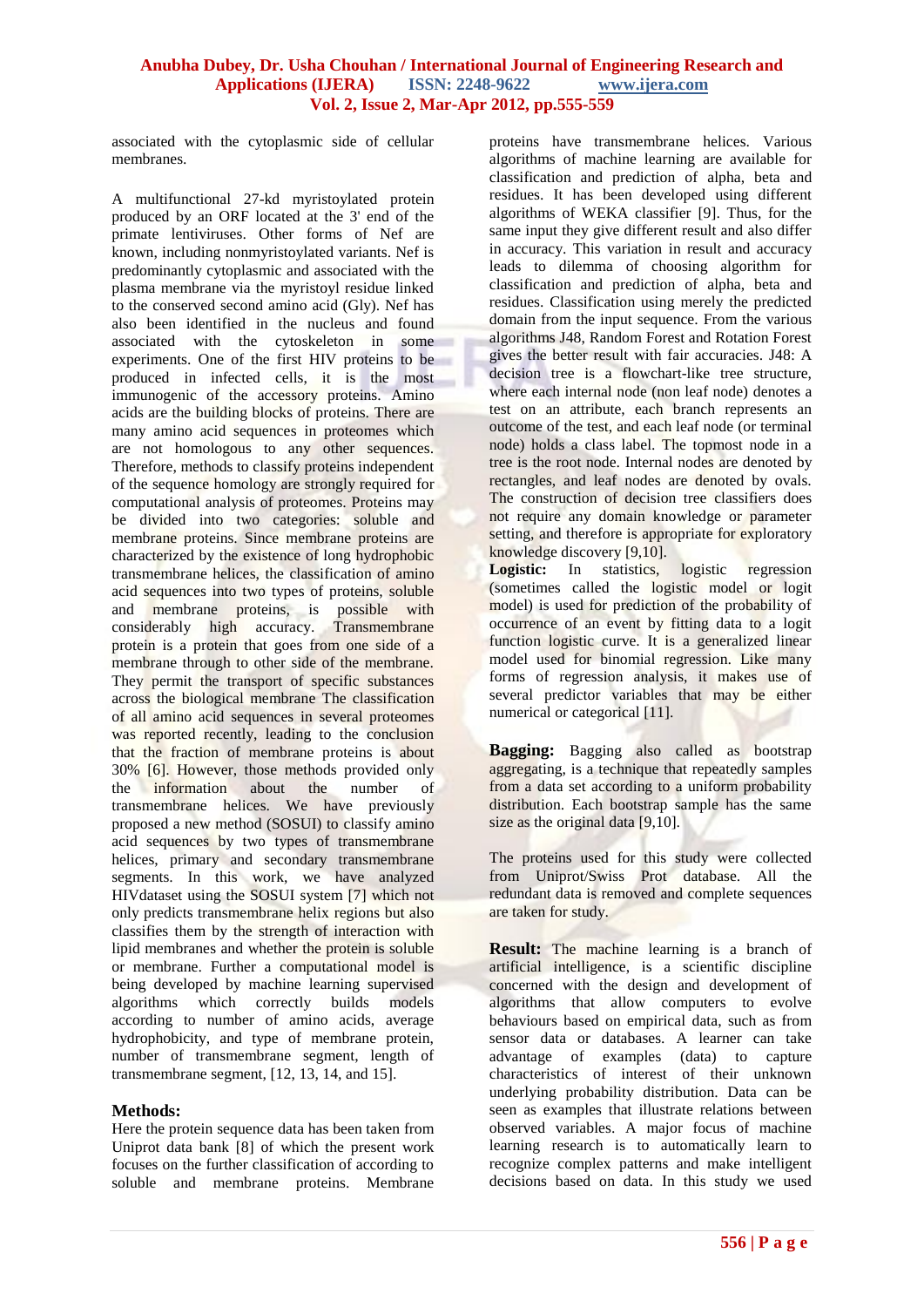supervised learning algorithms of machine learning. Supervised learning generates a function that maps inputs to desired outputs (also called labels, because they are often provided by human experts labeling the training examples). The classifiers used for computational model are logistic, J48, Bagging which gives good results for classification of proteins into soluble or membrane. Bagging gives better result in all the cases except types of membrane proteins (case5).

CASE1: In average hydrophobicity Bagging has given better result. The result and comparative analysis is shown in table 1.

|  |  |  |  |  | Table1 shows better result with bagging. |
|--|--|--|--|--|------------------------------------------|
|--|--|--|--|--|------------------------------------------|

| Soluble      | Membrane |     |     |           |          |  |
|--------------|----------|-----|-----|-----------|----------|--|
| Classif      | TP       | FP  | TP  | <b>FP</b> | Accuracy |  |
| ier          |          |     |     |           |          |  |
| logisti      | 0.9      | 0.0 | 0.9 | 0.059     | 95.9184% |  |
| $\mathbf{C}$ | 41       | 31  | 69  |           |          |  |
| J48          | 0.9      | 0.0 | 0.9 | 0.029     | 95.9184% |  |
|              | 71       | 47  | 53  |           |          |  |
| Baggi        | 0.9      | 0.0 | 0.9 | 0.029     | 96.9388% |  |
| ng           | 71       | 31  | 69  |           |          |  |
|              |          |     |     |           |          |  |

Detailed Accuracy By Class [bagging]

TPRate FPRate Precision Recall F-Measure ROC Class

0.971 0.031 0.943 0.971 0.957 0.986 soluble

0.969 0.029 0.984 0.969 0.976 0.986 membrane

Weighted Avg.

0.969 0.03 0.97 0.969 0.969 0.986

 $==$  Confusion Matrix  $==$ 

- a  $b \le$ -- classified as
- 33 1 |  $a =$  soluble

 $2 62$  | b = membrane

Figure 1. ROCof average hydrophobicity Bagging



CASE 2: In number of amino acids bagging has given better result. The result and comparative analysis is shown in table 2.

|  | Table 2 shows better result with bagging. |
|--|-------------------------------------------|
|--|-------------------------------------------|

| Soluble        | Membrane  |      |      |      |               |
|----------------|-----------|------|------|------|---------------|
| Classifi       | <b>TP</b> | FP   | TP   | FP   | Accurac       |
| er             |           |      |      |      |               |
| logistic       | 0.94      | 0.03 | 0.96 | 0.05 | 95.9184       |
|                |           |      |      | y    | $\frac{0}{0}$ |
| J48            | 0.97      | 0.04 | 0.95 | 0.02 | 95.9184       |
|                |           |      |      | 9    | $\%$          |
| <b>Bagging</b> | 0.97      | 0.03 | 0.96 | 0.02 | 96.9388       |
|                |           |      |      | 9    | $\%$          |

 $==$  Detailed Accuracy By Class  $==$ 

TP Rate FP Rate Precision Recall F-Measure ROCclass 0.971 0.031 0.943 0.971 0.957 0.986 soluble<br>0.969 0.969 0.029 0.984 0.969 0.976 0.986 membrane Weighted Avg. 0.969 0.03 0.97 0.969 0.969 0.986  $==$  Confusion Matrix  $==$ 

a  $b \le -$  classified as

33 1 |  $a =$  soluble  $2 62 | b =$ membrane

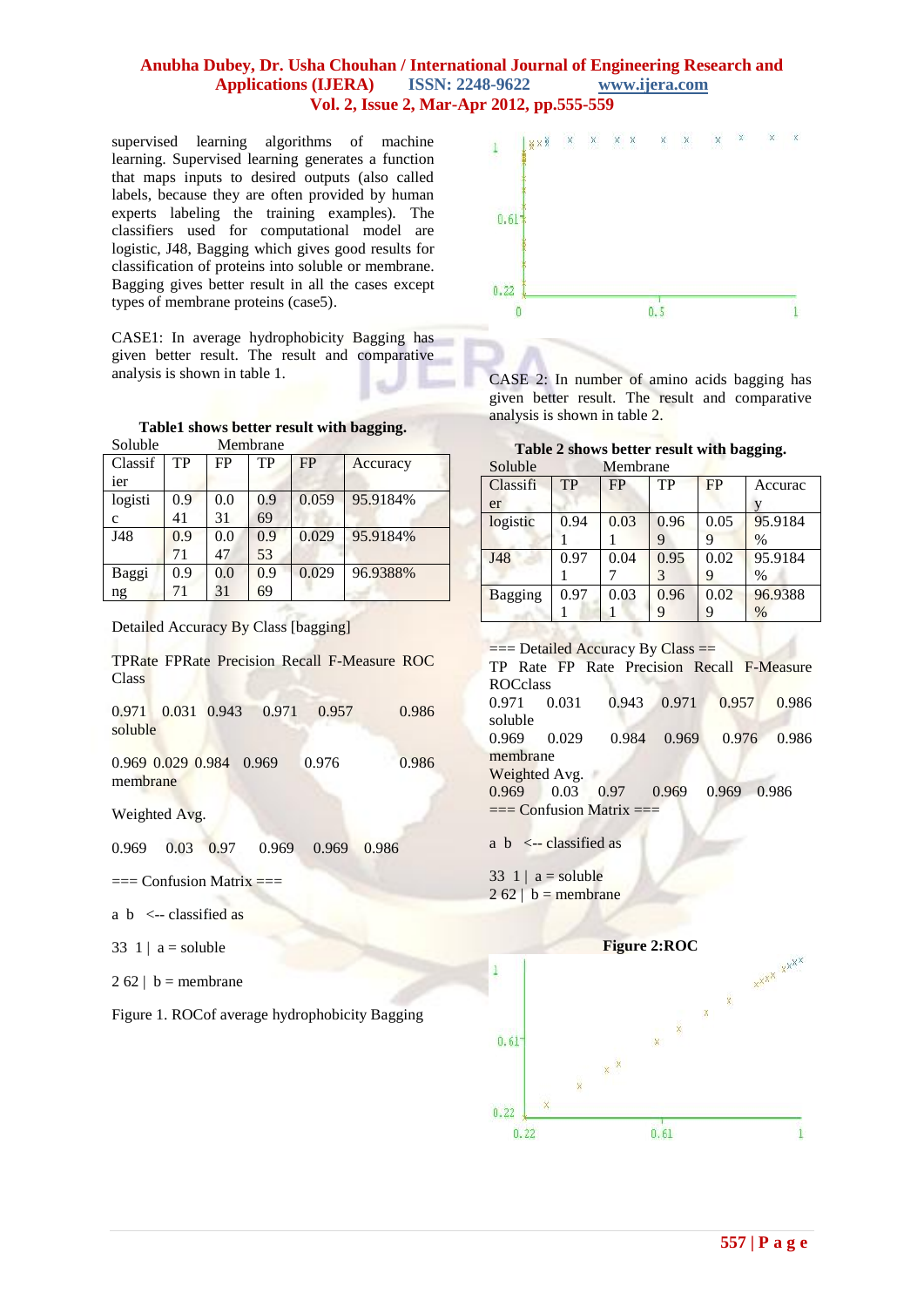CASE 3: In length of transmembrane region, Bagging has given better result. The result and comparative analysis is shown in table 2.

#### **Table 3 shows better result with bagging.**

| Soluble  | Membrane |       |       |       |      |  |  |
|----------|----------|-------|-------|-------|------|--|--|
| Classif  | TP       | FP    | TP    | FP    | Acc  |  |  |
| ier      |          |       |       |       | urac |  |  |
|          |          |       |       |       | y    |  |  |
| logistic | 0.941    | 0.031 | 0.969 | 0.059 | 95.9 |  |  |
|          |          |       |       |       | 184  |  |  |
|          |          |       |       |       | $\%$ |  |  |
| J48      | 0.971    | 0.047 | 0.953 | 0.029 | 95.9 |  |  |
|          |          |       |       |       | 184  |  |  |
|          |          |       |       |       | $\%$ |  |  |
| Baggin   | 0.971    | 0.031 | 0.969 | 0.029 | 96.9 |  |  |
| g        |          |       |       |       | 388  |  |  |
|          |          |       |       |       | $\%$ |  |  |

Detailed Accuracy By Class

TPRate FPRate Prcision Recall F-Measure ROC Class

0.971 0.031 0.943 0.971 0.957 0.986 soluble 0.969 0.029 0.984 0.969 0.976 0.986 membrane Weighted Avg. 0.969 0.03 0.97 0.969 0.969 0.986

#### Confusion Matrix

a  $b \le -$  classified as  $33 \text{ } 11 \text{ a} = \text{soluble}$  $2 62 | b =$ membrane



CASE 4: In number of transmembrane segment, Bagging has given better result. The result and comparative analysis is shown in table 4.

| Soluble  | Membrane |      |      |      |         |  |
|----------|----------|------|------|------|---------|--|
| Classifi | TP       | FP   | TP   | FP   | Accurac |  |
| er       |          |      |      |      |         |  |
| logistic | 0.94     | 0.03 | 0.96 | 0.05 | 95.9184 |  |
|          |          |      |      |      | $\%$    |  |
| J48      | 0.97     | 0.04 | 0.95 | 0.02 | 95.9184 |  |
|          |          |      |      | y    | $\%$    |  |
| Bagging  | 0.97     | 0.03 | 0.96 | 0.02 | 96.9388 |  |
|          |          |      |      |      | $\%$    |  |

#### Detailed Accuracy By Class

|          |  | TPRate FPRate Precision Recall F-Measure ROC |  |
|----------|--|----------------------------------------------|--|
|          |  | 0.971 0.031 0.943 0.971 0.957 0.986          |  |
| soluble  |  |                                              |  |
|          |  | 0.969 0.029 0.984 0.969 0.976 0.986          |  |
| membrane |  |                                              |  |

Weighted Avg.

0.969 0.03 0.97 0.969 0.969 0.986 Confusion Matrix a  $b \le$  - classified as  $33 \ 1 \mid a =$ soluble  $262$  | b = membrane





**Discussion:** Bagging has given better result with cases1 to 4.Bagging is used also in the sensitivity analysis procedure. A ROC curve depicts the performance of a classifier without regard to class distribution or error costs. They plot the number of positives included in the samples on the vertical axis, expressed as a percentage of the total number of positives, against the total number of negatives on the horizontal axis. For each fold of a 10 fold cross validation, weight the instances for a selection of different cost ratios train the scheme on each weighted set, count the true positives and false positives in the test set, and plot the resulting point on the ROC axes. The ROC curves for different classes have been plotted as shown in Figures **(**1- 5**)**. As ROC depicts the performance, we can refer from the confusion matrix that in case 1,2,3,4, the false positive ratio is 0.031 in soluble protein and 0.029 in membrane protein, which clearly indicates that the true positive ratio is 0.971 in soluble